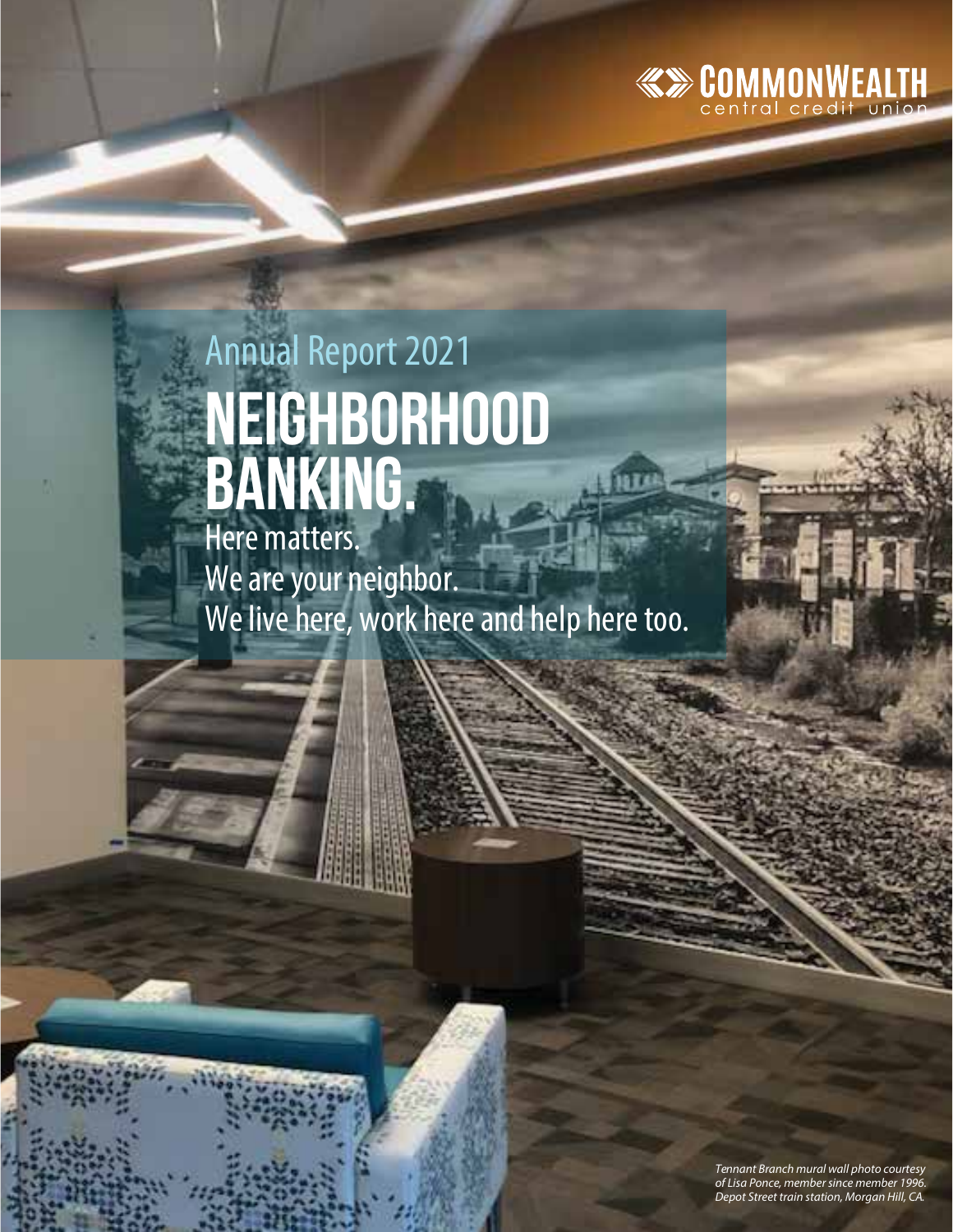#### **CHAIRPERSON'S MESSAGE**

Since our humble beginnings, we have continued to make a difference in the lives of our members and communities. Even with two very challenging years behind us, the Credit Union has continued to grow, reaching over \$680 million in assets. On behalf of the Board of Directors, I would like to thank our valued members for their continued support and loyalty.

The year 2021 also marked a year of significant change. Craig Weber, the Credit Union's CEO of over 20 years, announced his plans to retire in 2022. We wish him all the best in his retirement and we are grateful for his years of service and the profound impact he has made. During his tenure, the Credit Union's loan portfolio grew by more than \$230 million and assets increased from \$290 million to over \$680 million, all while maintaining the safety and soundness of the Credit Union. In addition, under his leadership, the Credit Union introduced mobile banking, mobile wallets and video banking along with many other products and services designed to support our members and their needs.

While Craig accomplished so much in his time as CEO and he will be truly missed, we are confident that we will find a new leader who will continue to help the Credit Union grow and meet the changing needs of our membership. Our comprehensive search is well underway and we look forward to announcing CommonWealth's next CEO very soon.

As we look toward the future, we will continue our focus on the financial health and wellness of our members and communities as well as meeting our members' needs for a convenient and easy banking experience. We are very proud of the accomplishments and strides the Credit Union continues to make and we thank our management team and employees for their dedication to making a positive impact on our members and communities.

Michael Filice n.

MICHAEL  $\overline{k}$ , FILICE, JR. **Chairperson, Board of Directors** 

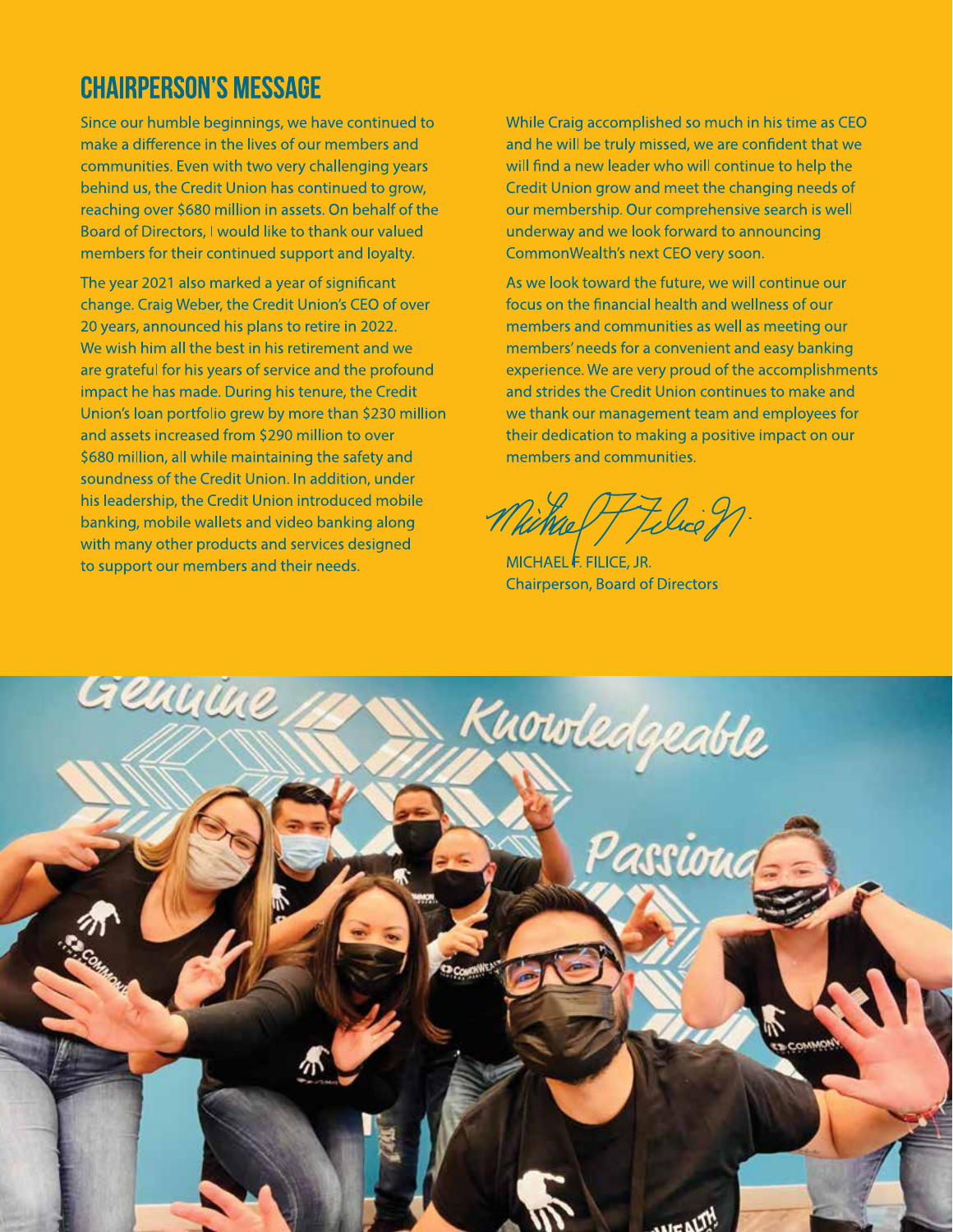#### President's Message

While 2021 was yet another challenging year due to the pandemic, we remained focused on what is most important to the Credit Union—our members and employees. We are so grateful to our dedicated employees and we greatly appreciate our loyal members.

Throughout the past year, we continued to focus on the financial health and wellness of our members, employees and communities. The Credit Union processed and funded over \$230 million in loans and advances, increased assets to over \$680 million and demonstrated its financial safety and soundness by maintaining a net worth ratio of 8.54%.

From the reopening of our newly remodeled Tennant branch office to our mobile app enhancements, along with the launch of a new phone system and new Call Center capabilities, these significant enhancements to our delivery channels this past year were designed to better serve you, our valued members. Last year we also introduced our early release payroll deposit program so member payroll deposits will be available to members as soon as they are posted to their account rather than holding those funds until the effective date of the deposit. Additionally, we launched a new Home Equity Line of Credit product with a 24-month introductory rate to provide members with more options for financing larger expenses.

As always, our commitment to making a positive impact in our community continued to be strong. Many of our community activities incorporated financial health offerings ranging from financial wellness segments being aired on local radio stations to sponsorship of the Annual Financial Literacy Bee for local students. We continued to find creative ways to positively impact our community through educational seminars, community events and giving back through charitable giving programs such as donations to Second Harvest Food

Bank and Cecilia's Closet and Food Pantry. In 2021, we also awarded 21 educational scholarships to local high school seniors and 7 grants to charitable organizations.

Our commitment to our members and communities is underscored by the recognition we received in 2021. CommonWealth was awarded the Best of the Best Award for our Consumer Loan Experience by our member experience survey partner. Plus, we were so honored to be named the Best Place to Bank for the sixth year in a row by the Morgan Hill Times!

As I bid a fond farewell to CommonWealth in 2022, a place that I have called home for over 27 years, I would like to thank you for the privilege of serving you throughout this time. I know the Credit Union will continue to thrive because of the trust you have placed in us over the years, and the continued commitment of our employees to serving your financial needs.

Sincerely,

CRAIG WEBER President/CEO

> *"As I bid a fond farewell to CommonWealth in 2022, a place that I have called home for over 27 years, I would like to thank you for the privilege of serving you*

—Craig Weber#I Love MI CREDIT UNIO **ED COMMONWE**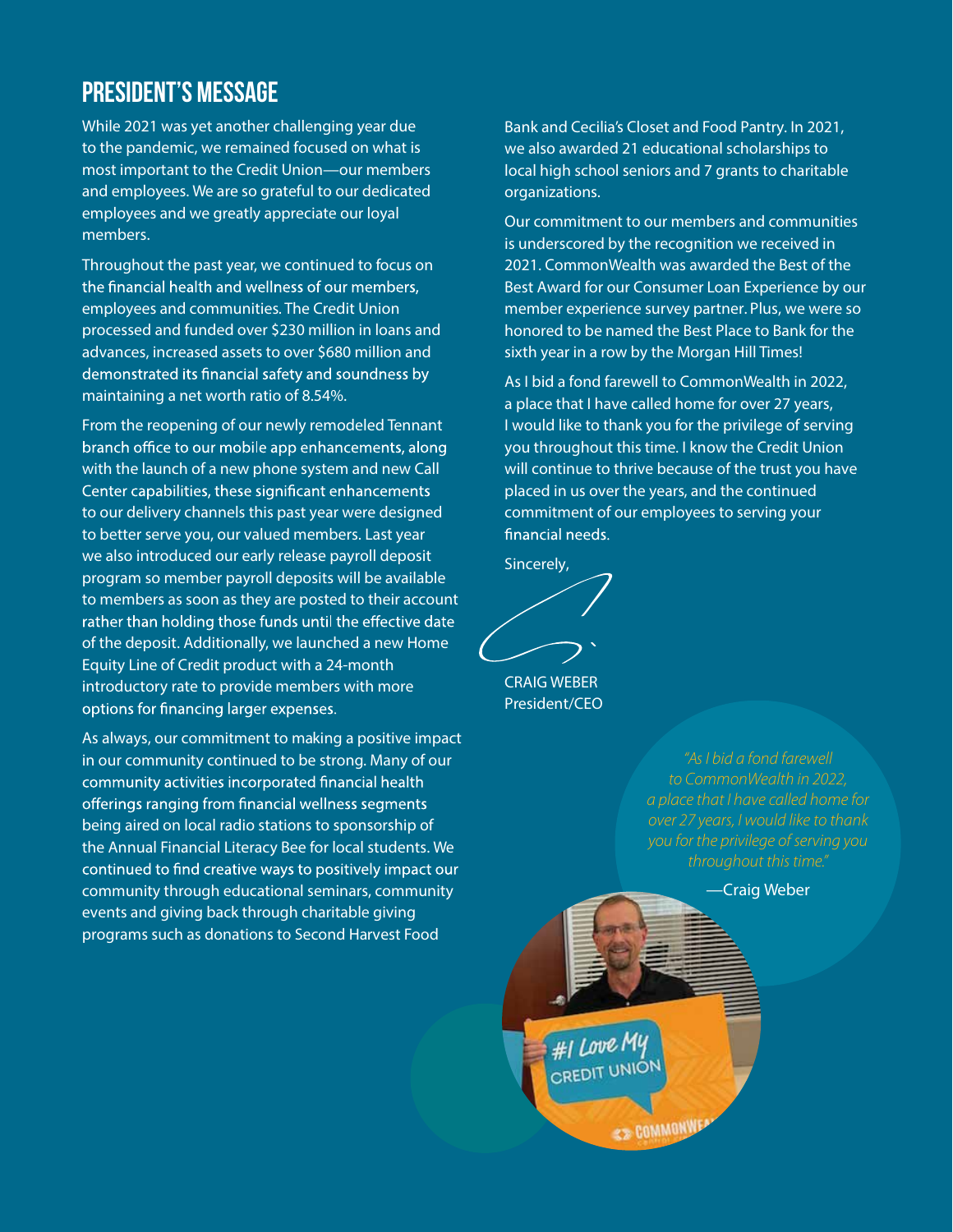### **MAKING A DIFFERENCE**

In 2021, we continued to enhance our delivery channels and provide financial wellness tools and resources to meet member needs and preferences. We also continued to support our local communities in a variety of ways.



"Online Banking is reliable and easy to use. Branch personnel is always friendly and polite. Telephone communication is answered by a live person who is always helpful. Keep it up!" —Dale K.

## **TENNANT BRANCH REMODEL**

"Friendly bank, excellent service, small enough to feel comfortable, not some sprawling bank with so many windows, and so many staff walking around. Feels warm, safe, modern decor, not overdone. I like the new upgrade, excellent colors, and the layout seems very efficient, so I've already told one friend about the bank, suggested that the person drop in and check it out." -Genie P.



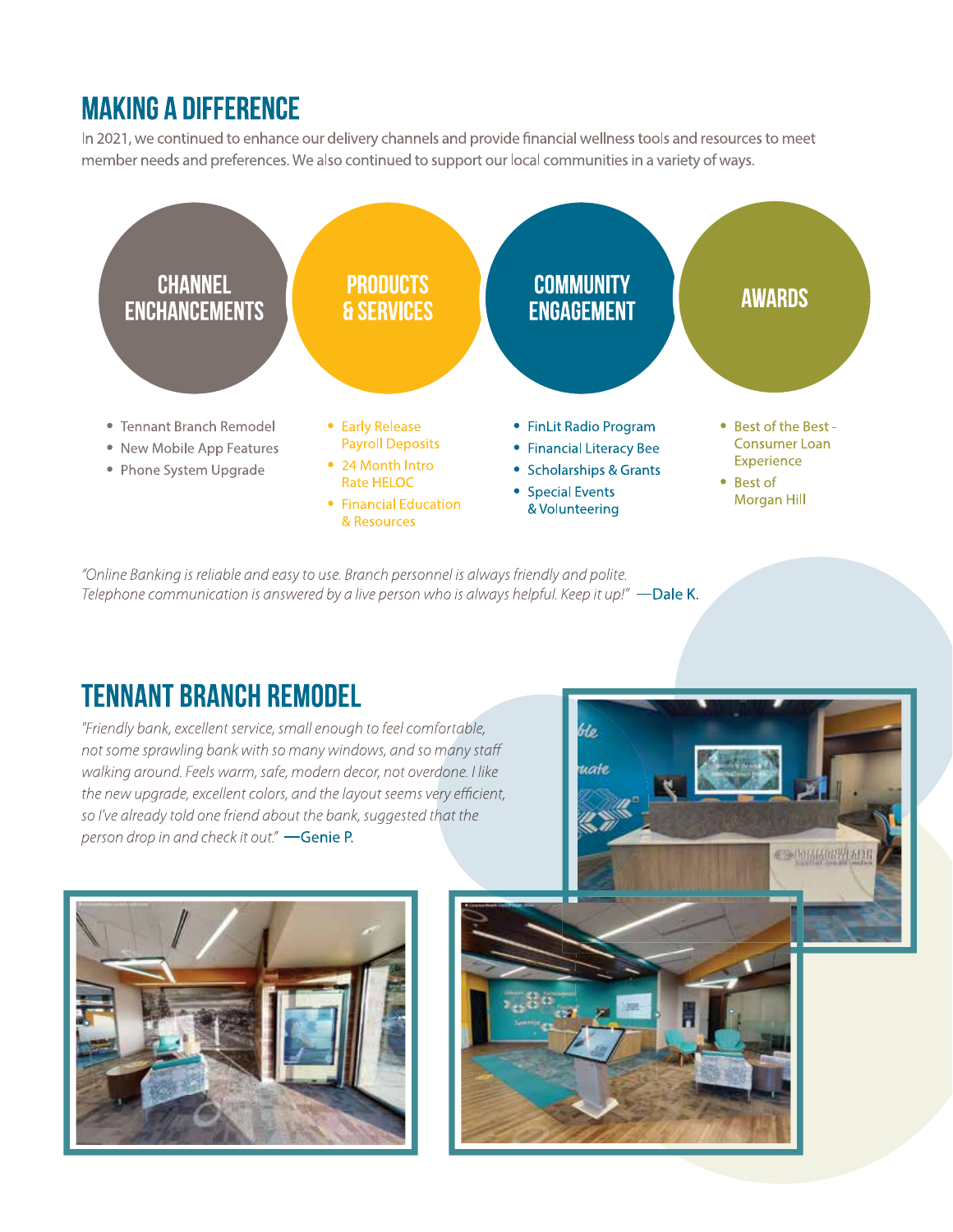# **2021 FINANCIAL PERFORMANCE**

| <b>Statement of Financial Condition</b> | 2021          |
|-----------------------------------------|---------------|
| <b>Assets</b>                           |               |
| Cash                                    | \$5,227,368   |
| Investments                             | 217,313,242   |
| <b>Total Loans</b>                      | 419,897,088   |
| Allowances for Loan Losses              | (2,569,569)   |
| Other Assets                            | 41,890,940    |
|                                         |               |
| <b>Total Assets</b>                     | \$681,759,069 |
| <b>Liabilities &amp; Equity</b>         |               |
| <b>Other Liabilities</b>                | \$3,344,103   |
| <b>Total Member Shares</b>              | 620,053,902   |
| Capital                                 | 58,361,064    |
| <b>Total Liabilities and Equity</b>     | \$681,759,069 |

| <b>Statement of Operations</b>  | 2021           |
|---------------------------------|----------------|
| Total Income                    | \$22,428,956   |
| <b>Total Operating Expenses</b> | (19, 251, 933) |
| Provision for Loan Losses       | 67,056         |
| Cost of Funds                   | (656, 665)     |
| <b>Net Income</b>               | \$2,587,414    |

Unaudited. Audited financial statements are available upon request by calling (800) 564-1588.

"Online banking and paying bills on time were never a problem. And it gives me easy access to check on what I paid when I do store or online purchases. It's very convenient. " - Angustia V.